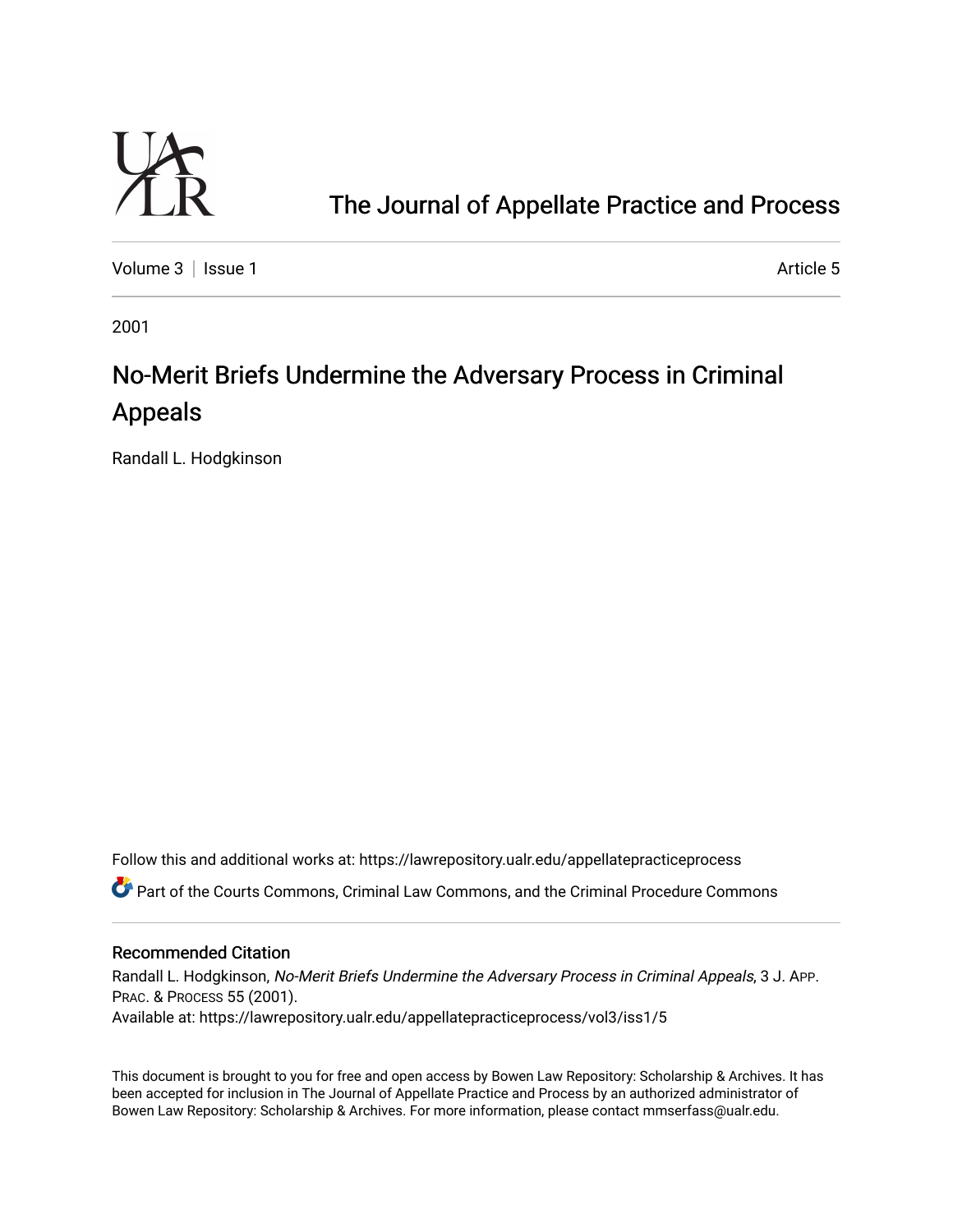### NO-MERIT BRIEFS UNDERMINE THE ADVERSARY PROCESS **IN** CRIMINAL APPEALS

#### Randall L. Hodgkinson\*

This year the United States Supreme Court revisited the difficult issue of the "dilemma" an appellate criminal defense attorney faces when an appeal supposedly has "no merit."' This case, and its forerunners, set forth the constitutional rules under which states can allow an attorney to forego an appeal on behalf of his or her client. This essay discusses some of the ramifications of no-merit briefs and concludes that, at least in cases involving direct appeals from conviction, the cost of abandonment of the client far outweighs the benefits.

My career has exposed me to two different sides of this issue. My first job out of law school was working as a judicial clerk to the Honorable Judge Sheldon H. Weisberg for the Arizona Court of Appeals. Arizona utilizes a no-merit brief procedure, $^{2}$  and part of my job as a judicial clerk was to assist the judge in the review of these so-called no-merit briefs. After finishing my first clerkship, I returned to my home state of Kansas and worked for a year as a trial public defender and next moved to the Kansas Appellate Defender office, where I represented clients convicted of felonies on appeal for a little over two years. Kansas appellate courts, by informal rule, do not allow no-merit briefs.' We filed a brief in every direct appeal from conviction. I returned to Arizona and worked as a judicial

**THE JOURNAL** OF APPELLATE PRACTICE AND PROCESS Vol. 3, No. 1 (Spring 2001)

<sup>\*</sup> Assistant Appellate Defender, Kansas Appellate Defender; J.D., Arizona State University College of Law, 1991.

*<sup>1.</sup> Smith v.* Robbins, 528 U.S. 259 (2000). *See generally* James E. Duggan & Andrew W. Moeller, *Make Way for the ABA:* Smith v. Robbins *Clears a Path for* Anders *Alternatives,* 3 J. App. Prac. & Process 65 (2001) (urging states, in the wake of *Smith v. Robbins,* to adopt the American Bar Association's approach to withdrawal on appeal).

*<sup>2.</sup> State v. Shattuck,* 684 P.2d 154, 156-57 (Ariz. 1984).

*<sup>3.</sup> See* Martha C. Warner, Anders *in the Fifty States: Some Appellants' Equal Protection Is More Equal Than Others',* 23 Fla. St. U. L. Rev. 625, 651 n. 207 (1996).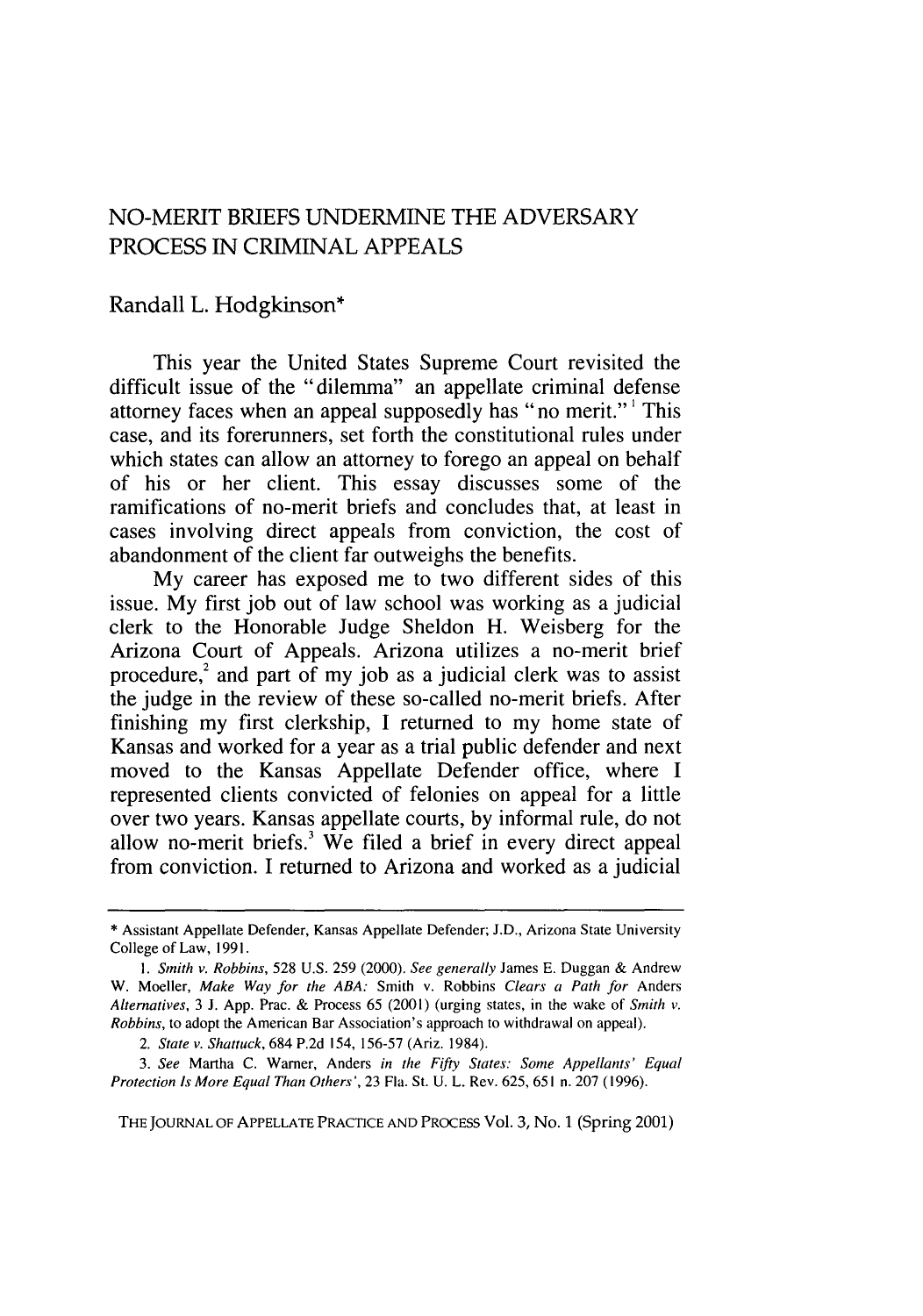clerk for Judge Weisberg for another year and then had a short stint in private practice for about a year and a half in rural Arizona. I have now returned to my position as an assistant appellate defender in Kansas. This varied experience has given me some insight into the benefits and problems with systems that allow no-merit briefs and those that do not.

#### I. THE APPELLATE DEFENSE ATTORNEY'S ROLE

A no-merit brief system allows a real breakdown of the adversary system. When an accused's lawyer stands up to the court and says, "My client should lose," no apparent advocacy on behalf of the client takes place. Under *Robbins* and its predecessors, a state appellate court must provide some sort of cursory review to ensure that there are no "arguable issues" left unbriefed.<sup>4</sup> But the appellate court is called upon to make this determination without the assistance of counsel. Judicial functions and adversarial functions are quite different, a fact we learn early in law school when we are called upon to present both sides of an issue in a legal memorandum and reach a neutral decision. The adversarial process is not neutral, however, and an advocate is not neutral. Justice Souter recognized this distinction in his dissent in *Robbins:*

Appellate counsel examines the trial record with an advocate's eye, identifying and weighing potential issues for appeal. This is review not by a dispassionate legal mind but by a committed representative, pledged to his client's interests, primed to attack the conviction on any ground the record may reveal.<sup>3</sup>

I have observed this distinction firsthand in my career. When I first served as a judicial clerk, I assisted the court when reviewing criminal proceedings in which an attorney had filed a no-merit brief. Although I reviewed certain standard elements of every conviction for possible error, I simply could not approach cases with an "advocate's eye"-especially the advocate's ability and motivation to discern more subtle and creative

*<sup>4.</sup>* Robbins, 528 U.S. at 268-74 (citing *Penson v. Ohio,* 488 U.S. 75 (1988); Pennsylvania *v. Finley,* 481 U.S. 551 (1987); *McCoy* v. Court of Appeals, 486 U.S. 429 (1988); Anders v. California, 386 U.S. 738 (1967)).

*<sup>5.</sup>* **Id.** at 293 (Souter, J., dissenting).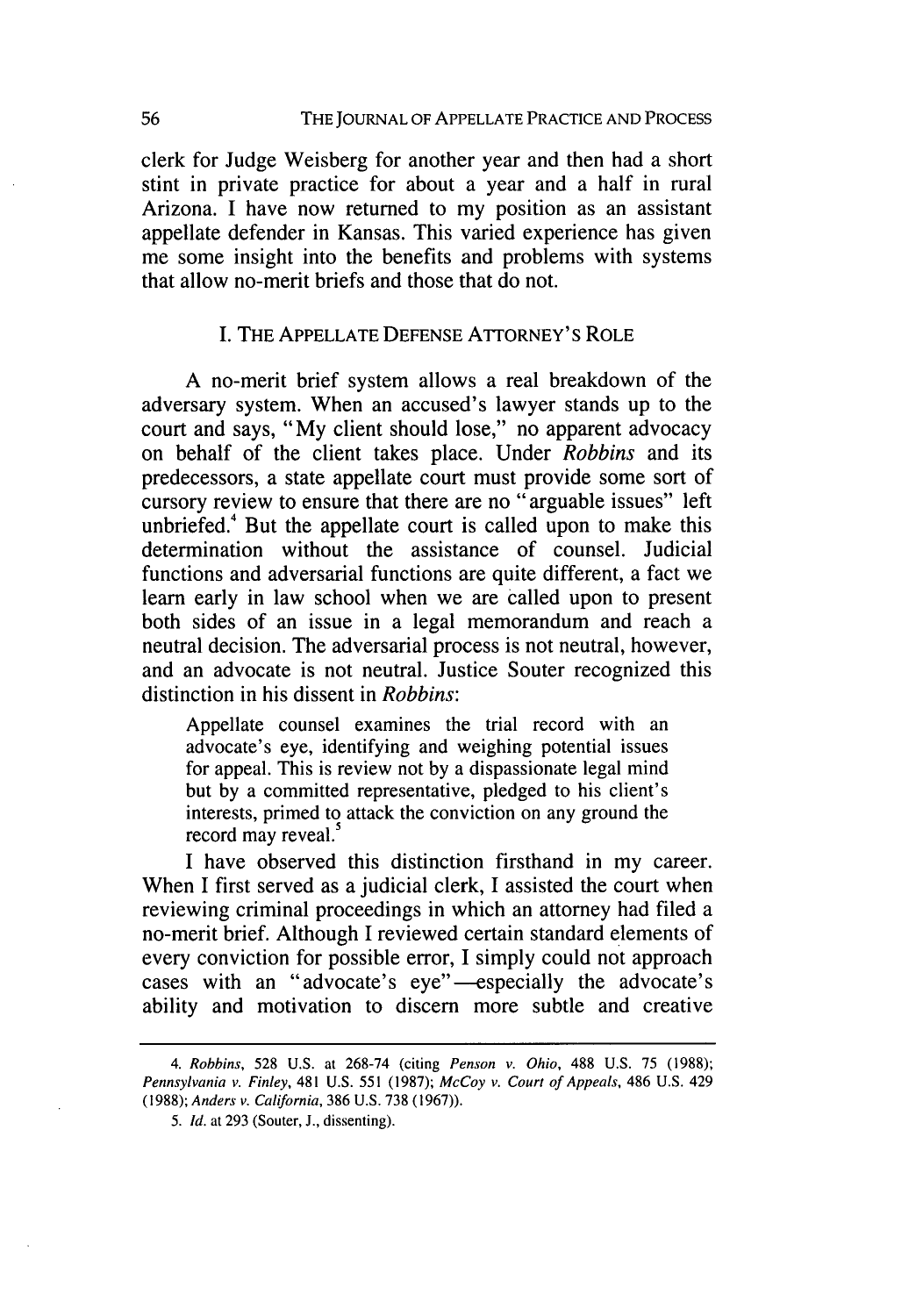"arguable issues." In Kansas, by contrast, I spent over two years filing a brief in every case as an advocate. I believe that this experience helped me to develop that advocate's eye, to some extent at least. When I returned to assist the judge in Arizona a second time, I was somewhat surprised at the number of nomerit briefs filed from serious convictions that often followed lengthy jury trials. Because of my experience in Kansas, perhaps I had developed a lower threshold for an "arguable issue." But my impression is that a few Arizona attorneys regularly filed nomerit briefs in matters that they thought simply would not win, regardless of whether they contained arguable issues. It is this attitude of concession that undermines advocacy in the adversarial system.

I recognize that, to some extent, the reliability of a review process is dependent upon the experience of the reviewer; a more experienced reviewer will be more likely to spot an arguable issue, whether reviewing as an advocate or as court staff. But I think the difference goes much deeper. When I returned to work for the judge the second time, I had only a couple of years of legal advocacy experience. But I was assisting in the review of no-merit briefs filed by attorneys with ten times more experience than I had and finding that I could identify issues that I could argue in almost every case. There must be a systemic difference based upon whether attorneys are expected to advocate on behalf of their clients or whether they are expected to abandon their clients.

#### **II.** ADVOCACY LEADS TO ARGUABLE **ISSUES**

When reviewing a no-merit brief, an appellate court or staff attorney has little motivation to find possible error. My experience leads me to believe that appellate judges are interested in basic fairness, and I have seen the Arizona appellate courts deny no-merit briefs and even reverse convictions in appeals originally submitted as no-merit. However, the vast majority of no-merit appeals are dealt with quite cursorily and do not receive the attention and review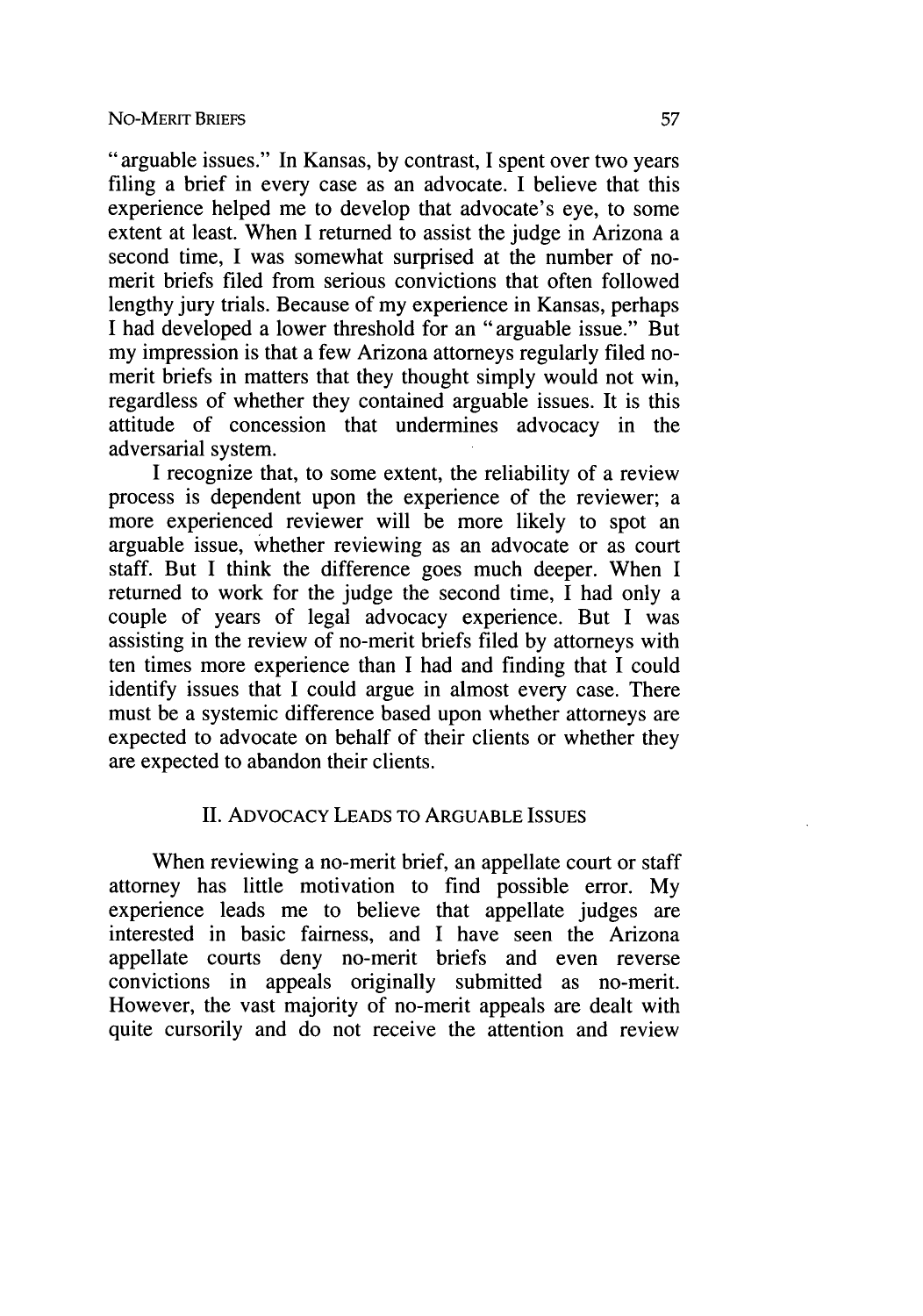generated **by** counsel who know that they will file briefs in the matters **. 6**

An available no-merit procedure discourages advocacy on the part of attorneys. When **I** start a case knowing that **I** will file a brief, **I** am motivated to research the case in a more thorough manner. In many cases, **I** have made an initial review of the record on appeal and suspected there was little chance of success. But, because **I** know **I** will be filing a brief, **I** find the best issues **I** can. And as **I** work on the case, **I** constantly keep an open eye towards finding better issues. More than once, **I** have discovered more issues as **I** worked on a case, and because of this transformed a bad case into a decent case or even a winner.' Justice Stevens recognized the benefit of requiring such issue development in his dissent in *Robbins:*

On a good many occasions **I** have found that the task of writing out the reasons that support an initial opinion of a question of **law...** leads to a conclusion that was not previously apparent.'

There is a psychology that accompanies knowing you will file a brief that encourages advocacy, while reviewing a case knowing that you will probably not file a brief discourages that same advocacy. In states that allow no-merit briefs, if attorneys complete cursory reviews and conclude that cases are losers, they have little motivation to do anything but file no-merit

**<sup>6.</sup> Robbins, 528 U.S.** at **289-92** (Stevens, **J.,** dissenting) (stating that employment of a law clerk to review criminal cases does not "provide the indigent appellant with anything approaching representation **by** a paid attorney"). But a very real source of the problem may lie in poor pay for appointed counsel and overwhelming caseloads for appellate defenders. Both of these problems may undermine zealous advocacy. The Chief Justice of the United States recently voiced his concerns about low pay for appointed counsel. William H. Rehnquist, **1998 Year-End Report of the Federal Judiciary,** *II* Fed. Senten. Rep. 134, 134 (Nov./Dec. **1998).**

**<sup>7.</sup>** For example, in **State v. Granado,** No. **76,165** (Kan. **App.** Jan. **23, 1998)** (unpublished decision), a possession-of-cocaine case, upon my first review, **I** did not think there were any good issues. In particular, because there was not a motion to suppress, upon a cursory first review **I** did not believe that there would be any suppression issues. But because **I** knew that **I** would file a brief, **I** started writing, and as **I** wrote, found that there was a search and seizure problem. Although in most cases such an issue is waived unless raised below, in this case there was a sufficient record to attempt to have the appellate court find an exception to the waiver rule. In this case, it did. **A** case that, at first glance, seemed to be controlled **by** other cases and the waiver rule ended in reversal and suppression.

*<sup>8.</sup>* **Robbins, 528 U.S.** at **290** (Stevens, **J.,** dissenting).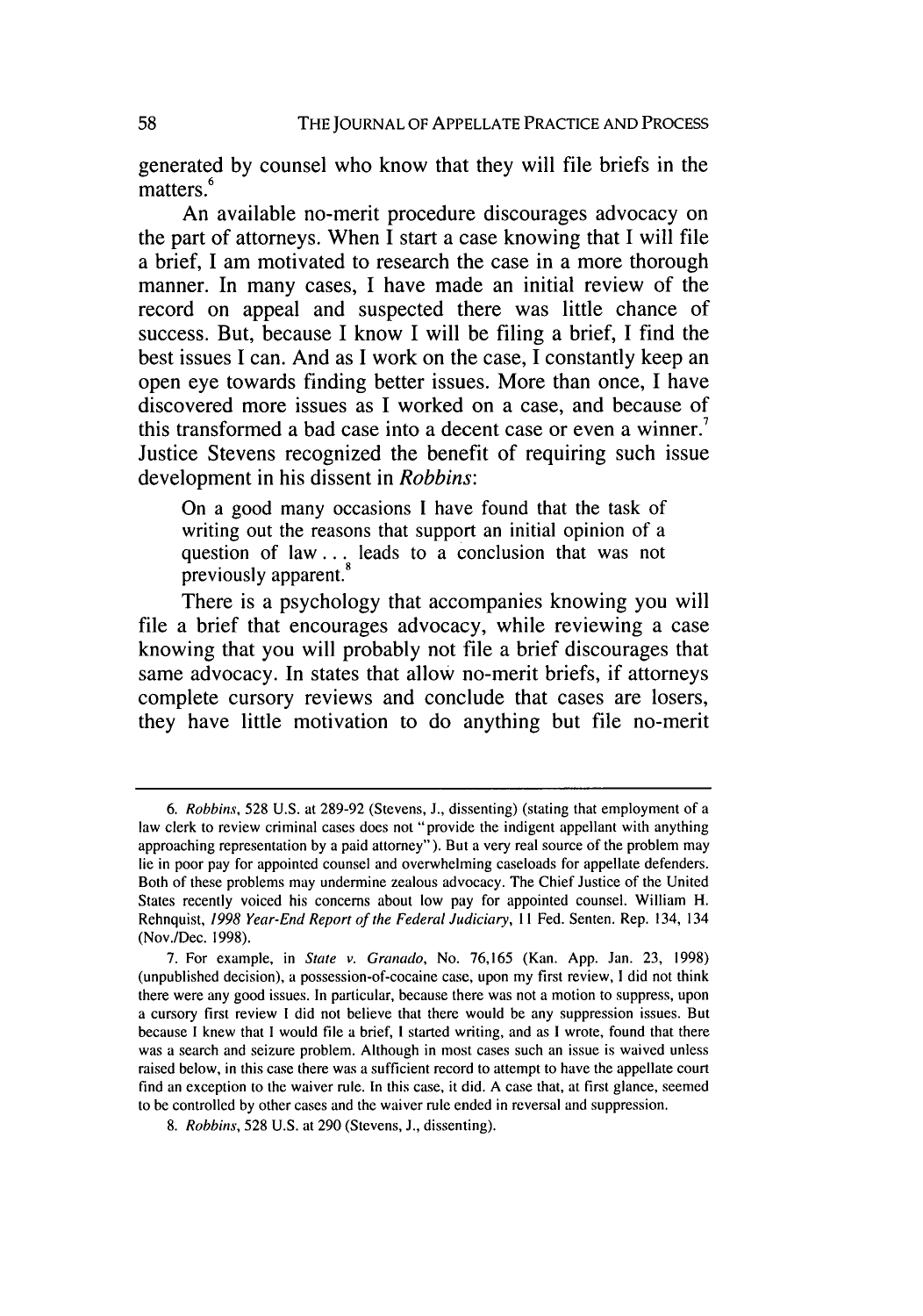briefs. The process of finding issues through an advocacy process is lost.

And knowing that I will file a brief in every case fosters legal creativity. In Kansas, my colleagues and I often, for lack of a better issue, encourage the appellate court to adopt new rules of law, oftentimes gleaned from other jurisdictions or through just plain creative lawyering.<sup>9</sup> An Arizona attorney would be more likely to conclude that there is no controlling Arizona law supporting such issues and file a no-merit brief. But every rule that we now consider black-letter law had a first case, and we, as advocates, cannot predict which rule will be the next one to change.

Other problems associated with a no-merit brief procedure include substantial inequity between criminal defendants on appeal-the exact problem that the *Anders* Court attempted to avoid.<sup>10</sup> If an attorney files a no-merit brief, the appellate court is required to make an independent inquiry into the total record, but if an attorney files a brief with one arguable issue, the court makes no such review. In Arizona, this problem was somewhat mitigated because, until recently, the appellate courts were required to conduct review of every case for fundamental error, so that every accused got the same review regardless of whether his or her attorney filed a no-merit brief. Unfortunately, the Arizona legislature removed the authority for this fundamental error review," and now criminal defendants receive very different review depending upon whether their attorney chooses to represent them or not.

#### III. WHY HAVE No-MERIT BRIEF PROCEDURES?

The practical benefits of a no-merit brief procedure are quite small indeed. If an appellate court is giving appropriate

<sup>9.</sup> In my recent practice, I have been citing an Oklahoma case for the proposition that special precautions should be taken when the prosecution uses jailhouse snitch testimony: *Dodd v.* Oklahoma, 2000 Okla. Crim. App. 2, **1\$** 22-26, 993 P.2d 778, 783-84. This rule has never been adopted in Kansas, and I do not know if it will ever be. But the Kansas courts are unlikely to ever adopt a new rule like this unless they are asked.

<sup>10. 386</sup> U.S. at 744 ("The constitutional requirement of substantial equality and fair process can only be attained where counsel acts in the role of an active advocate in behalf of his client.").

**<sup>11.</sup>** Ariz. Rev. Stat. Ann. § 13-4035(B) (repealed 1995).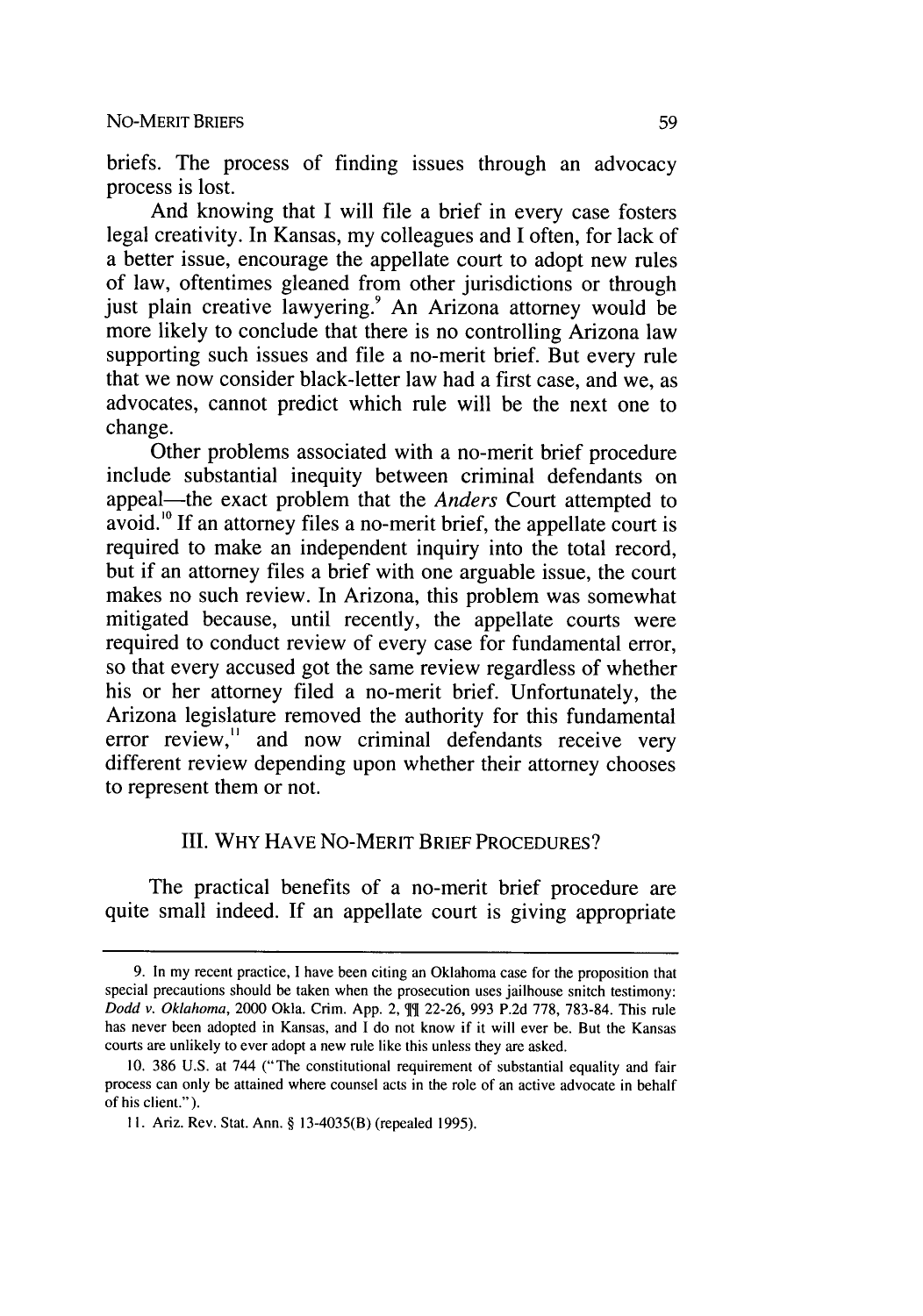review to such cases, the work load is considerable compared with fairly low resources used by reviewing a brief containing one or two borderline issues competently briefed by both sides. If appellate counsel are spending appropriate time on criminal cases, their workload is not substantially reduced by a no-merit brief procedure. The only apparent practical beneficiary of a nomerit procedure appears to be the prosecutor, who is allowed to be entirely absent from the process.

The problem with a no-merit brief procedure is that it *encourages* appellate defense counsel to not represent their clients. It sets up a system in which an accused, with little recourse, does not even get an adequate review of his or her conviction. Frequently, the appellate criminal defense lawyer is the last advocate a convicted person will have before spending a significant portion of the rest of his or her life in prison. I prefer a system that requires that attorney to act as an advocate. A client who is represented by an attorney filing a no-merit brief is truly abandoned to the system-or, as noted by Justice Souter, such clients feel as if they are represented by a "dumptruck" seeking to get rid of them.

This leads to the next issue, which is, how can an ethical attorney file a brief in every appeal from a conviction?<sup>13</sup> In fact, no-merit brief procedures have developed as a result of perceived ethical problems with filing meritless pleadings in court. I do not believe that there is an ethical dilemma, however, when defending clients against the loss of liberty that results from criminal convictions in their only direct attack on those convictions in court.

This conclusion is recognized by the model ethical rules adopted by the American Bar Association. Model Rule 3.1,

<sup>12.</sup> Robbins, 528 U.S. at 295 n. 3 (Souter, J., dissenting).

<sup>13.</sup> This discussion is limited to appeals from convictions after trials. The author recognizes that there are some proceedings that may, as a class, be more difficult to address on appeal, such as appeals after guilty pleas, appeals from presumptive sentences, and appeals from stipulated probation violations. In Kansas, we file briefs even in most of these difficult cases, but other remedies are available to limit the problems stemming from these situations. See Ariz. R. Crim. P. 17.1(e) (1993) (noting that there is no appeal from guilty plea or probation violation stipulation; remedy is by post-conviction relief); Kan. Stat. Ann. § 21-4721(g)-(h) (1995) (allowing summary disposition of certain appeals from presumptive sentences without briefs).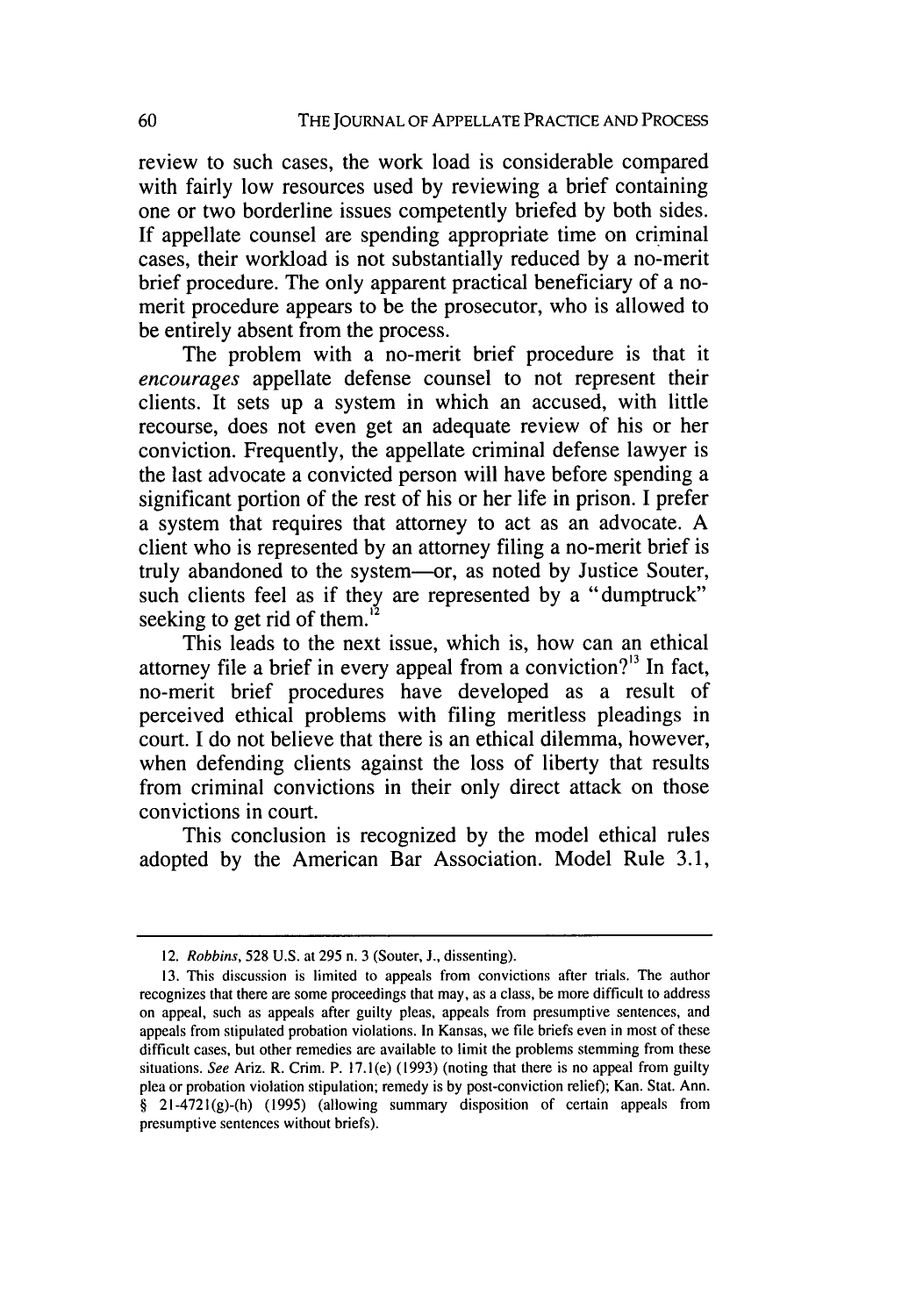which prevents lawyers from filing frivolous pleadings, makes a specific exception for counsel for criminal defendants:

A lawyer for the defendant in a criminal proceeding, or the respondent in a proceeding that could result in incarceration, may nevertheless so defend the proceeding as to require that every element of the case be established.'

As a result of this exception, a lawyer for a criminal defendant can enter a plea of not guilty on behalf of his or her client and can zealously attack the State's case in any criminal proceeding, regardless of his or her subjective view of the client's guilt.'5 Few neutral, learned people criticize trial defense counsel for actively representing their clients at trial, regardless of the strength of the government's case.

The United States Supreme Court has distinguished the role of trial and appellate counsel by noting the differing burdens of proof at trial and on appeal:

At the trial level, defense counsel's view of the merits of his or her client's case never gives rise to a duty to withdraw. That a defense lawyer may be convinced before trial that any defense is wholly frivolous does not qualify his or her duty to the client or to the court. Ethical considerations and rules of the court prevent counsel from making dilatory motions, adducing inadmissible or perjured evidence, or advancing frivolous or improper arguments, but those constraints do not qualify the lawyer's obligation to maintain that the stigma of guilt may not attach to the client until the presumption of innocence has been overcome by proof beyond a reasonable doubt.

After a judgment of conviction has been entered, however, the defendant is no longer protected by the presumption of innocence. If a convicted defendant elects to appeal, he retains the Sixth Amendment right to representation by competent counsel, but he must assume the burden of convincing an appellate tribunal that reversible error occurred at trial. Although trial counsel may remain silent and force the prosecutor to prove every element of the offense, counsel for an appellant cannot

<sup>14.</sup> ABA Model R. of Prof. Conduct 3.1 (1983).

<sup>15.</sup> *Id.,* Model Code Comparison (" [Tihe lawyer may put the prosecution to its proof even if there is no nonfrivolous basis for defense." ).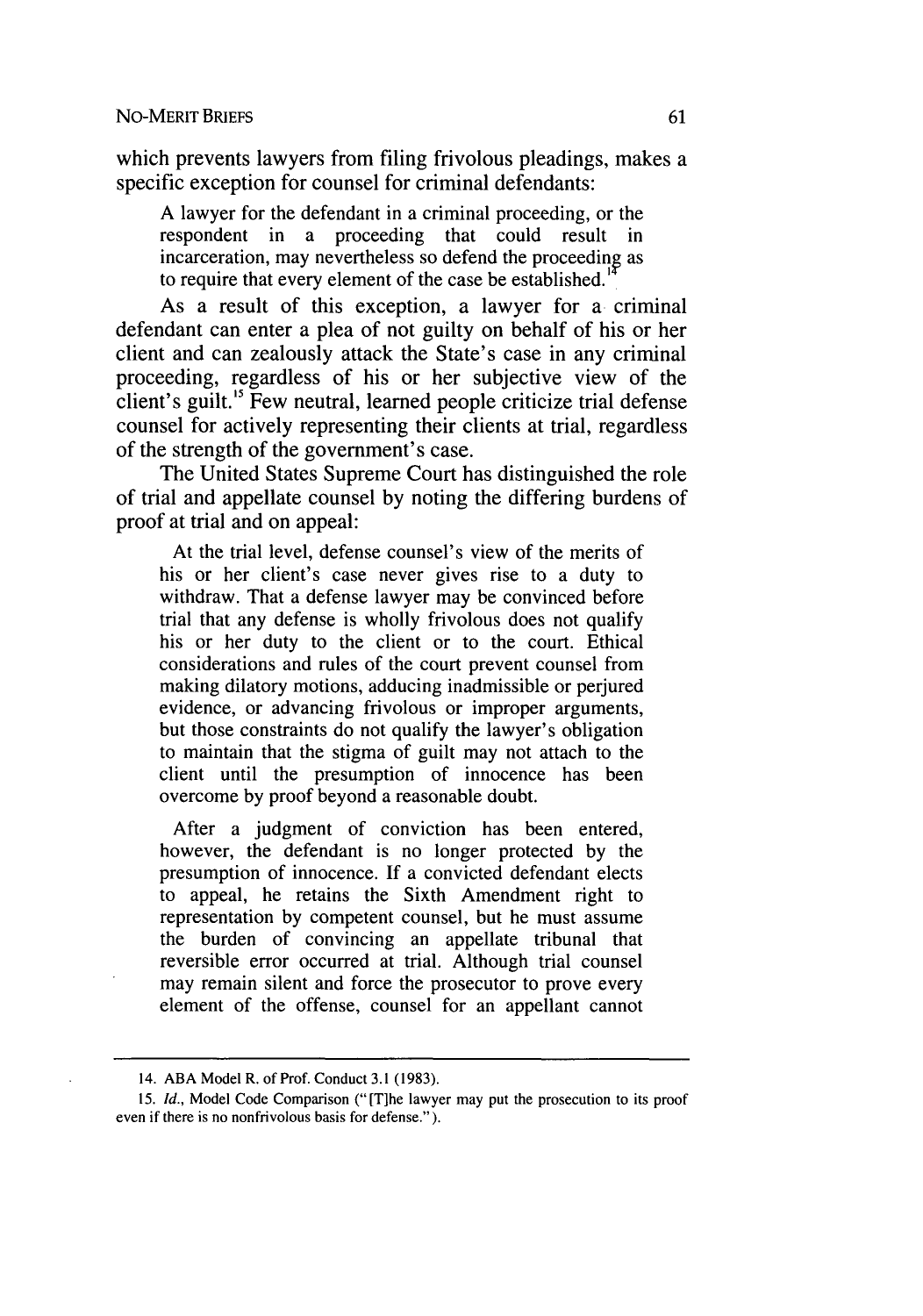serve the client's interest without asserting specific grounds for reversal. In so doing, however, the lawyer may not ignore his or her professional obligations.<sup>16</sup>

But this view of trial counsel's role is simply not consistent with the idea of zealous representation or the model rule. Even when trial defense counsel completely believes the defense frivolous, trial defense counsel can and must zealously *attack* the State's case, both through cross-examination of witnesses and argument to the fact-finder. So long as he or she does not make legal or factual misstatements or otherwise abuse the court process, I cannot imagine a situation wherein trial defense counsel acts unethically by *actively* arguing to the fact-finder that the State had not proved its case beyond a reasonable doubt; that decision is effectively for the tribunal to make. In fact, in almost every criminal trial, at the close of the State's case, trial defense counsel will dutifully make a motion for acquittal, arguing that the State has not made a prima facie case, regardless of the strength of the State's case. This is not merely sitting silent, but active participation by the trial lawyer to test the State's case.

Similarly, appellate defense counsel in cases involving a guilt determination should, in every case, be able to ethically argue that the evidence does not support a conviction or other fact in issue, regardless of the strength of the State's case. A criminal defendant is entitled to have the appropriate fact-finder decide whether he or she is guilty beyond a reasonable doubt *and* to have an appellate court review the record to determine whether there was sufficient evidence to support that verdict. This is not to say that sufficiency of evidence *should* be raised in every case; I simply suggest that it *can* be ethically raised in every case involving a guilt determination without impinging upon an attorney's duty as an officer of the court. Because of the extremely deferential standard of review involved in a sufficiency challenge, it will rarely be made if there are other arguable issues. But if a lawyer is able to ethically test the sufficiency of the evidence in every appellate case from a guilt determination, there really are no appeals from convictions that

<sup>16.</sup> *McCoy* v. *Wis. Ct. App.,* 486 U.S. 429, 435-36 (1988).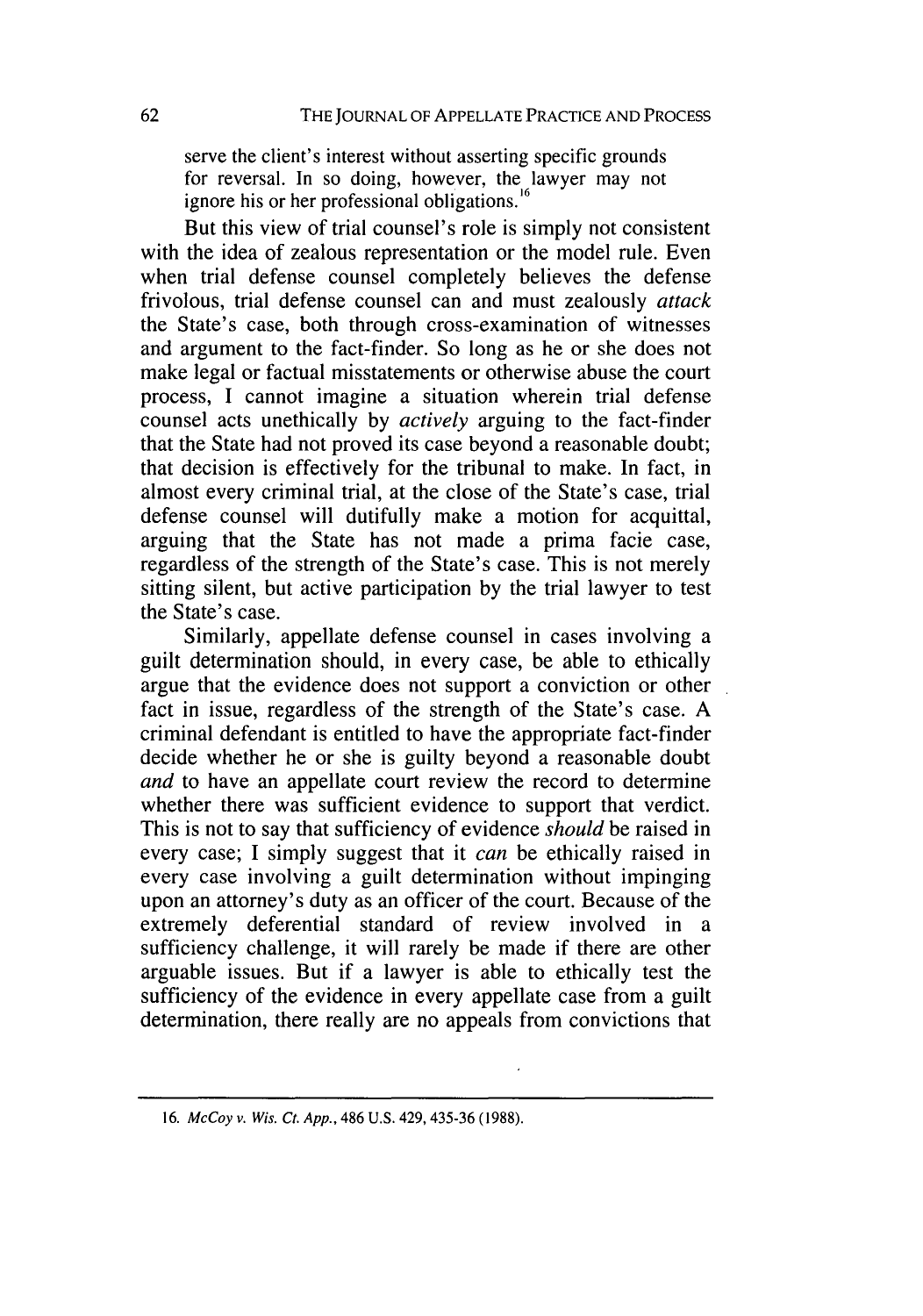are entirely without merit and that justify abandonment of the client.

This rationale can also be expanded to other parts of criminal convictions in which the State has a burden of proof, such as legality of seizures and voluntariness of confessions. Because an attorney has the ethical ability to put the State's case to the appropriate test, in circumstances such as these, the attorney, whether at trial or on appeal, can raise these issues, even when he or she does not believe they will ultimately be decided in the client's favor.

And when an appellate attorney finds what he or she believes to be error in a record on appeal, he or she may neutrally conclude it is likely to be declared harmless error. But in the attorney's role as an advocate, he or she can ethically raise such an issue and require the *court* to decide whether the State has proved that the error is harmless. There are many reasons why raising such issues can be of benefit and not detriment to the court, although ultimately being declared harmless. First, some trial errors are so repetitive that an appellate court may reach a point where, even though it has found such error harmless in a hundred previous cases, it will reverse to try to give some teeth to its decisions. Second, in a related vein, even if the appellate court finds error harmless, it usually finds error, which can be instructive to trial courts in future cases. Finally, and most fundamentally, the client is entitled to have his or her day in court and to have the appropriate tribunal decide whether the error was harmless.<sup>17</sup> For constitutional error, before an appellate court may declare harmless error, the State must show "beyond a reasonable doubt" that the error had no effect on the outcome." Just as trial defense counsel should be able to force the State to prove its case at trial, appellate defense counsel

<sup>17.</sup> Prosecutorial misconduct during argument is a good example of an issue that can be related to all three of these reasons. Our office has raised prosecutorial misconduct numerous times. Often, the claimed error is found not to be misconduct at all; other times, it is found to be harmless error, and the prosecutor and trial court are admonished. But occasionally, an appellate court finds a case that is sufficiently egregious to warrant reversal, even in a case involving a very serious crime. *See State v. Pabst,* 996 P.2d 321, 325 (Kan. 2000). The point of this essay is that even if the court is not likely to find reversible error, it is difficult for the practitioner to so predict; the client should be able to have an appellate court decide the issue.

<sup>18.</sup> *See Chapman v. California,* 386 U.S. 18, 24 (1967).